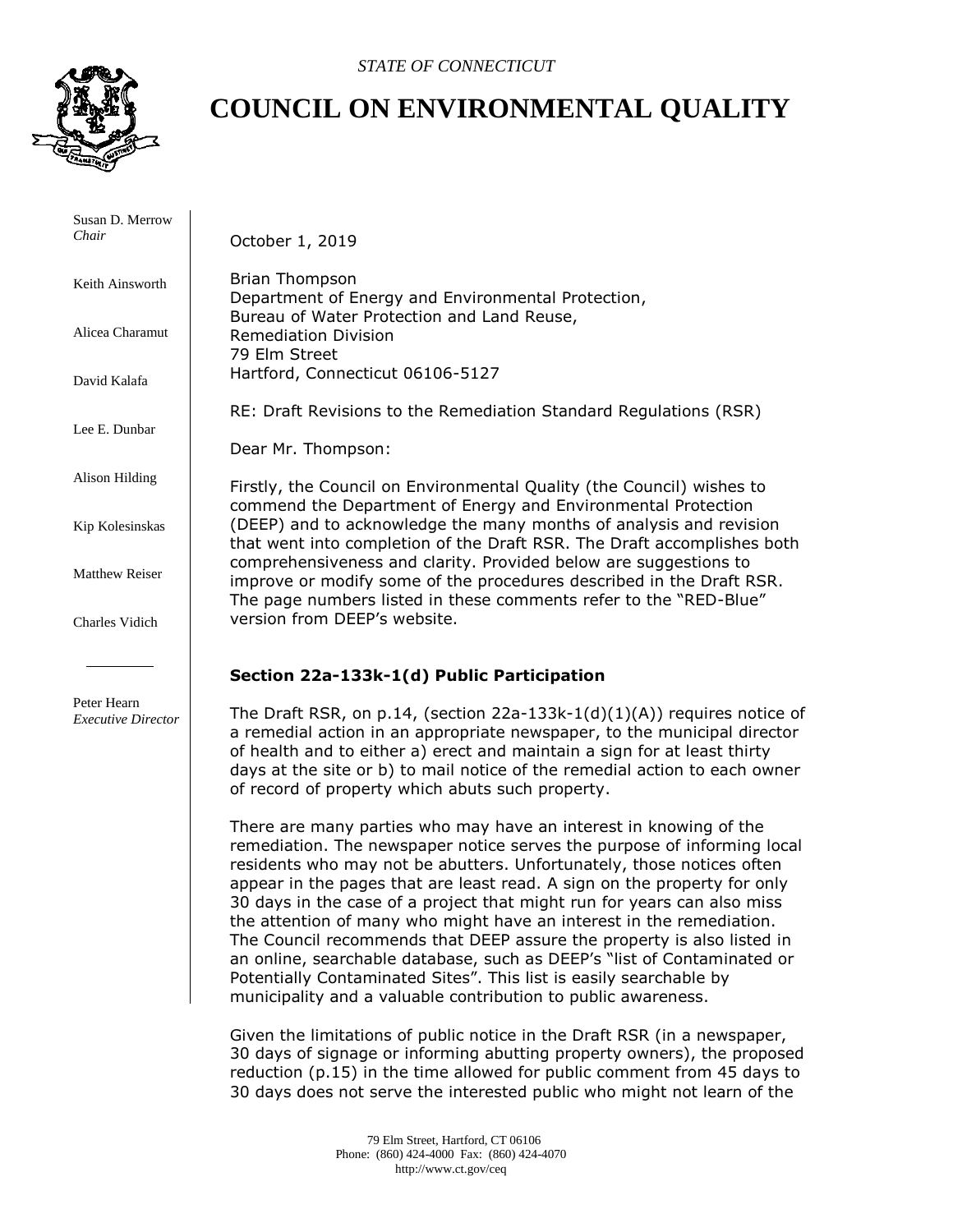proposed remediation in time to comment. The public interest in an expedited cleanup should not outweigh the public interest in transparency and public input to the process.

With regard to public comment in the Draft RSR, the DEEP Commissioner is no longer (p.15) the required party to whom comments on a proposed remediation must be sent. The party to be informed could be the wouldbe developer or the project consultant. Though most developers and consultants can be presumed to be of good intention, the absence of DEEP control over the receipt of comments leaves no independent check on their tracking and reporting. This proposed change should be reconsidered in the interest of upholding public confidence in the process.

## **Section 22a-133k-1(h)(4) Laboratory Reporting Limits**

The Section on Instrument Reporting Limits (p. 24) begs the question of the option of an analysis being done by a different lab when the lab contracted for the site analysis cannot analyze to the needed refinement. The fact that an RSR limit was established implies that there are labs that can test to that limit. There is no suggestion in the Draft RSR that, when appropriate, a lab with the capability to conduct those tests be utilized. The concern is that this creates a loophole by which rigorous site analysis can be skirted.

## **Section 22a-133k-2 Remediation Standards for Soil**

Implicit in this section is the necessity for handling and transport of soils with varying degrees of pollutants. Currently, the General Permit for Contaminated Soil and/or Sediment Management (Staging and Transfer) has expired. Soil handling is consequently unregulated at this time. The Council has been apprised of incidents where this lapse has left compliance with the expired permit's reasonable and prudent practices entirely up to the good will of the transporter. The Council urges expedited renewal of this General Permit.

## **22a-133k-2(c)(5)(D)Conditional Exemptions for Incidental Sources**

The Draft RSR (p.30 and p.44) makes a distinction between incidental releases due to the operation of a motor vehicle and incidental releases due to refueling, repair or maintenance.

"Soil at a release area polluted with metals, petroleum hydrocarbons, or semi-volatile organic substances [in soil] is not required to be remediated to the direct exposure criteria for those substances, provided such pollution is the result of: (A) An incidental release due to the normal operation of motor vehicles, not including refueling, repair or maintenance of a motor vehicle…"

Because, by definition, an incidental release is one that poses no threat to the environment, this distinction seems an unnecessary penalty to